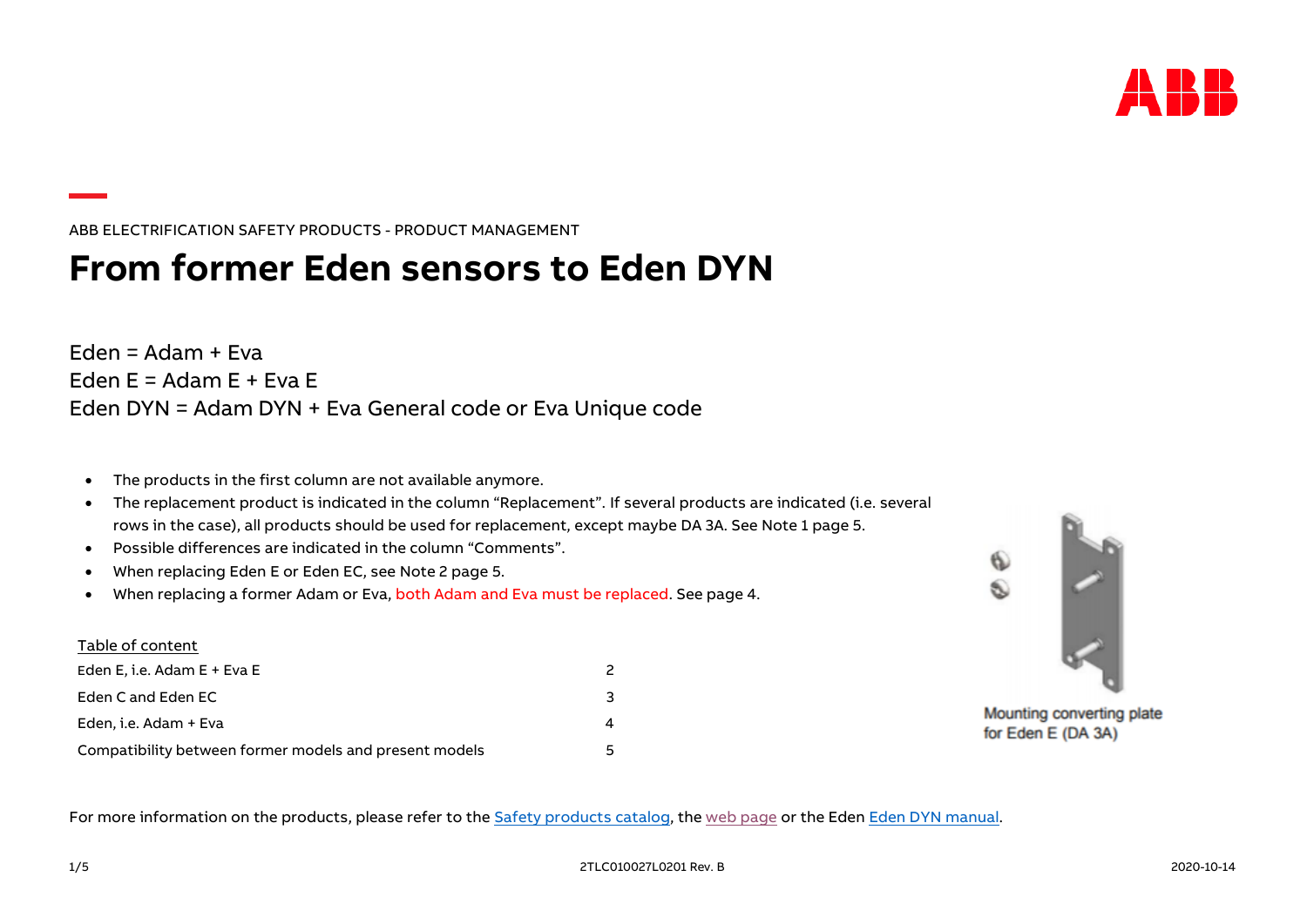

## **Eden E, i.e. Adam E + Eva E**

Note: Eden E and Eden DYN were made of different materials with different resistance to chemicals. The housing of Eden E was made of in Polyurethane (PU) and the housing of Eden DYN is made of Polybutylene terephthalate (PBT). The replacement products proposed offer the same function as the replaced product, with the differences indicated in the Comments, but Eden DYN might not be an appropriate replacement in presence of certain chemicals.

| Former products   |                            | <b>Replacement</b>                                    |                                                                     | <b>Comments</b>                                                                                                                                     |
|-------------------|----------------------------|-------------------------------------------------------|---------------------------------------------------------------------|-----------------------------------------------------------------------------------------------------------------------------------------------------|
| <b>Product ID</b> | <b>Catalog Description</b> |                                                       | (the product is replaced by all the articles in the case)           | <b>See Note above</b>                                                                                                                               |
| 2TLA020046R0600   | Eva E                      | 2TLA020046R0800<br>2TLA020053R0600                    | Eva General code<br>DA 3A                                           | DA 3A only if replacement. See Note 1                                                                                                               |
| 2TLA020046R0700   | Eva E Grey                 | 2TLA020046R0800<br>2TLA020053R0600                    | Eva General code<br>DA 3A                                           | Eva General code is yellow, not grey<br>DA 3A only if replacement. See Note 1                                                                       |
| 2TLA020051R0300   | Adam E 5m cable with M12   | 2TLA020051R5100<br>2TLA020056R2200<br>2TLA020053R0600 | Adam DYN-Info M12-5 contact<br>M12-C612 cable<br>DA <sub>3</sub> A  | - Cable is 6 m instead of 5 m<br>- M12 connector between Adam and the<br>cable (not on former model)<br>- DA 3A only if replacement. See Note 1     |
| 2TLA020051R0600   | Adam E 10m cable with M12  | 2TLA020051R5100<br>2TLA020056R2300<br>2TLA020053R0600 | Adam DYN-Info M12-5 contact<br>M12-C1012 cable<br>DA <sub>3</sub> A | - M12 connector between Adam and the<br>cable (not on former model)<br>- DA 3A only if replacement. See Note 1                                      |
| 2TLA020051R0700   | Adam E 0,5m cable with M12 | 2TLA020051R5100<br>2TLA020056R2000<br>2TLA020053R0600 | Adam DYN-Info M12-5 contact<br>M12-C112 cable<br>DA <sub>3</sub> A  | $-$ Cable is 1 m instead of 0.5 m<br>- M12 connector between Adam and the<br>cable (not on former model)<br>- DA 3A only if replacement. See Note 1 |
| 2TLA020051R0800   | Adam E 20m cable with M12  | 2TLA020051R5100<br>2TLA020056R2400<br>2TLA020053R0600 | Adam DYN-Info M12-5 contact<br>M12-C2012 cable<br>DA <sub>3</sub> A | - M12 connector between Adam and the<br>cable (not on former model)<br>- DA 3A only if replacement. See Note 1                                      |
| 2TLA020051R0900   | Adam E 1m cable with M12   | 2TLA020051R5100<br>2TLA020056R2000<br>2TLA020053R0600 | Adam DYN-Info M12-5 contact<br>M12-C112 cable<br>DA <sub>3</sub> A  | - M12 connector between Adam and the<br>cable (not on former model)<br>- DA 3A only if replacement. See Note 1                                      |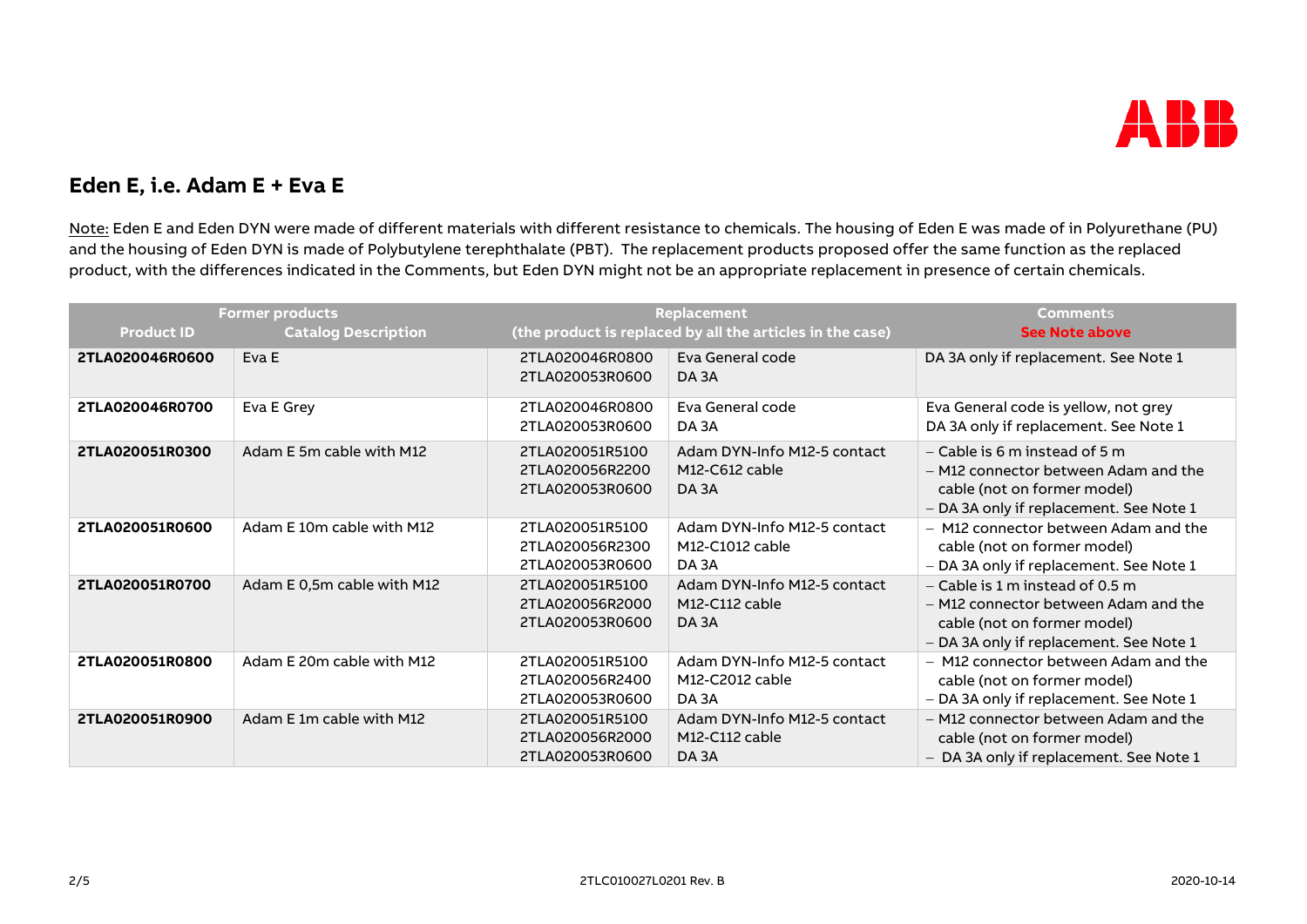

| <b>Former products</b> |                                     | Replacement                                           |                                                           | <b>Comments</b>                                                                                                                                                                                                  |
|------------------------|-------------------------------------|-------------------------------------------------------|-----------------------------------------------------------|------------------------------------------------------------------------------------------------------------------------------------------------------------------------------------------------------------------|
| <b>Product ID</b>      | <b>Catalog Description</b>          |                                                       | (the product is replaced by all the articles in the case) | <b>See Note above</b>                                                                                                                                                                                            |
| 2TLA020051R4000        | Adam E 0,5m cable with M12,<br>Grey | 2TLA020051R5100<br>2TLA020056R2000<br>2TLA020053R0600 | Adam DYN-Info M12-5 contact<br>M12-C112 cable<br>DA 3A    | - "Adam DYN-Info M12-5 contact" is yellow<br>and not grey<br>$-$ Cable is 1 m instead of 0.5 m<br>- M12 connector between Adam and the<br>cable (not on former model)<br>- DA 3A only if replacement. See Note 1 |
| 2TLA020051R4100        | Adam E 10m cable with M12, Grey     | 2TLA020051R5100<br>2TLA020056R2300<br>2TLA020053R0600 | Adam DYN-Info M12-5 contact<br>M12-C1012 cable<br>DA 3A   | - "Adam DYN-Info M12-5 contact" is yellow<br>and not grey<br>- M12 connector between Adam and the<br>cable (not on former model)<br>- DA 3A only if replacement. See Note 1                                      |

# **Eden C and Eden EC**

| <b>Former products</b> |                            |                                                                              | Replacement                                                                | <b>Comments</b>                                                                                                                                                                 |
|------------------------|----------------------------|------------------------------------------------------------------------------|----------------------------------------------------------------------------|---------------------------------------------------------------------------------------------------------------------------------------------------------------------------------|
| <b>Product ID</b>      | <b>Catalog Description</b> | (the product is replaced by all the article <u>s in the case)</u>            |                                                                            |                                                                                                                                                                                 |
| 2TLA020051R1400        | Eden C 10m cable with M12  | 2TLA020051R5100<br>2TLA020046R0900<br>2TLA020056R2300                        | Adam DYN-Info M12-5 contact<br>Eva Unique code<br>M12-C1012 cable          | M12 connector between Adam and the<br>cable (not on former model)                                                                                                               |
| 2TLA020051R1600        | Eden EC 10m cable with M12 | 2TLA020051R5100<br>2TLA020046R0900<br>2TLA020056R2300<br>2 x 2TLA020053R0600 | Adam DYN-Info M12-5 contact<br>Eva Unique code<br>M12-C1012 cable<br>DA 3A | - Different housing material, i.e. resistance<br>to chemicals<br>- M12 connector between Adam and the<br>cable (not on former model)<br>- DA 3A only if replacement. See Note 1 |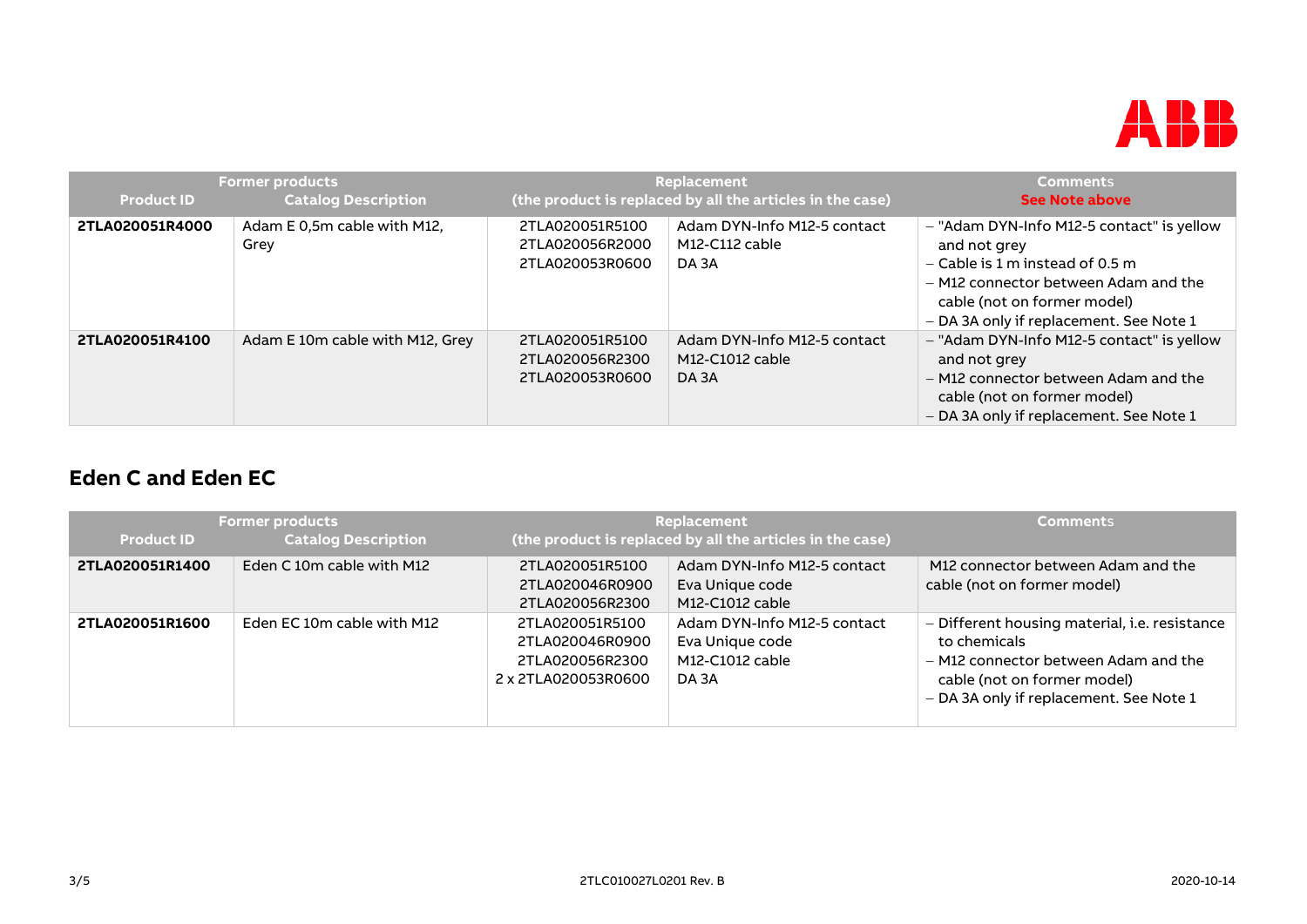

# **Eden, i.e. Adam + Eva**

| <b>Former products</b> |                                       | <b>Replacement</b>                 |                                                           | <b>Comments</b>                                                                                                                  |
|------------------------|---------------------------------------|------------------------------------|-----------------------------------------------------------|----------------------------------------------------------------------------------------------------------------------------------|
| <b>Product ID</b>      | <b>Catalog Description</b>            |                                    | (the product is replaced by all the articles in the case) |                                                                                                                                  |
| 2TLA020046R0000        | Eva                                   | 2TLA020046R0800                    | Eva General code                                          |                                                                                                                                  |
| 2TLA020046R0100        | Eva Grey                              | 2TLA020046R0800                    | Eva General code                                          | Eva General code is yellow, not grey                                                                                             |
| 2TLA020051R0000        | Adam M12                              | 2TLA020051R5100                    | Adam DYN-Info M12-5 contact                               |                                                                                                                                  |
| 2TLA020051R0100        | Adam M12, Grey                        | 2TLA020051R5100                    | Adam DYN-Info M12-5 contact                               | Adam DYN-Info M12-5 contact is yellow,<br>not grey                                                                               |
| 2TLA020051R0200        | Adam with 3m cable with M12           | 2TLA020051R5100<br>2TLA020056R2100 | Adam DYN-Info M12-5 contact<br>M12-C312 cable             | M12 connector between Adam and the<br>cable (not on former model)                                                                |
| 2TLA020051R0400        | Adam 10m cable with M12               | 2TLA020051R5100<br>2TLA020056R2300 | Adam DYN-Info M12-5 contact<br>M12-C1012 cable            | M12 connector between Adam and the<br>cable (not on former model)                                                                |
| 2TLA020051R0500        | Adam 20 m cable with M12              | 2TLA020051R5100<br>2TLA020056R2400 | Adam DYN-Info M12-5 contact<br>M12-C2012 cable            | M12 connector between Adam and the<br>cable (not on former model)                                                                |
| 2TLA020051R2000        | Adam 0,5m cable with M12              | 2TLA020051R5100<br>2TLA020056R2000 | Adam DYN-Info M12-5 contact<br>M12-C112 cable             | $-$ Cable is 1 m instead of 0.5 m<br>- M12 connector between Adam and the<br>cable (not on former model)                         |
| 2TLA020051R3600        | Adam 3m yellow cable with M12<br>male | 2TLA020051R5100<br>2TLA020056R2100 | Adam DYN-Info M12-5 contact<br>M12-C312 cable             | - Cable is grey, not yellow<br>- M12 connector between Adam and the<br>cable (not on former model)                               |
| 2TLA020051R4200        | Adam 3m cable with M12, Grey          | 2TLA020051R5100<br>2TLA020056R2100 | Adam DYN-Info M12-5 contact<br>M12-C312 cable             | - "Adam DYN-Info M12-5 contact" is yellow<br>and not grey M12 connector between<br>Adam and the cable (not on former<br>model)   |
| 2TLA020051R4300        | Adam 10m cable with M12, Grey         | 2TLA020051R5100<br>2TLA020056R2300 | Adam DYN-Info M12-5 contact<br>M12-C1012 cable            | - "Adam DYN-Info M12-5 contact" is yellow<br>and not grey<br>- M12 connector between Adam and the<br>cable (not on former model) |
| 2TLA020051R4400        | Adam 6m cable with M12, Grey          | 2TLA020051R5100<br>2TLA020056R2200 | Adam DYN-Info M12-5 contact<br>M12-C612 cable             | - "Adam DYN-Info M12-5 contact" is yellow<br>and not grey<br>- M12 connector between Adam and the<br>cable (not on former model) |